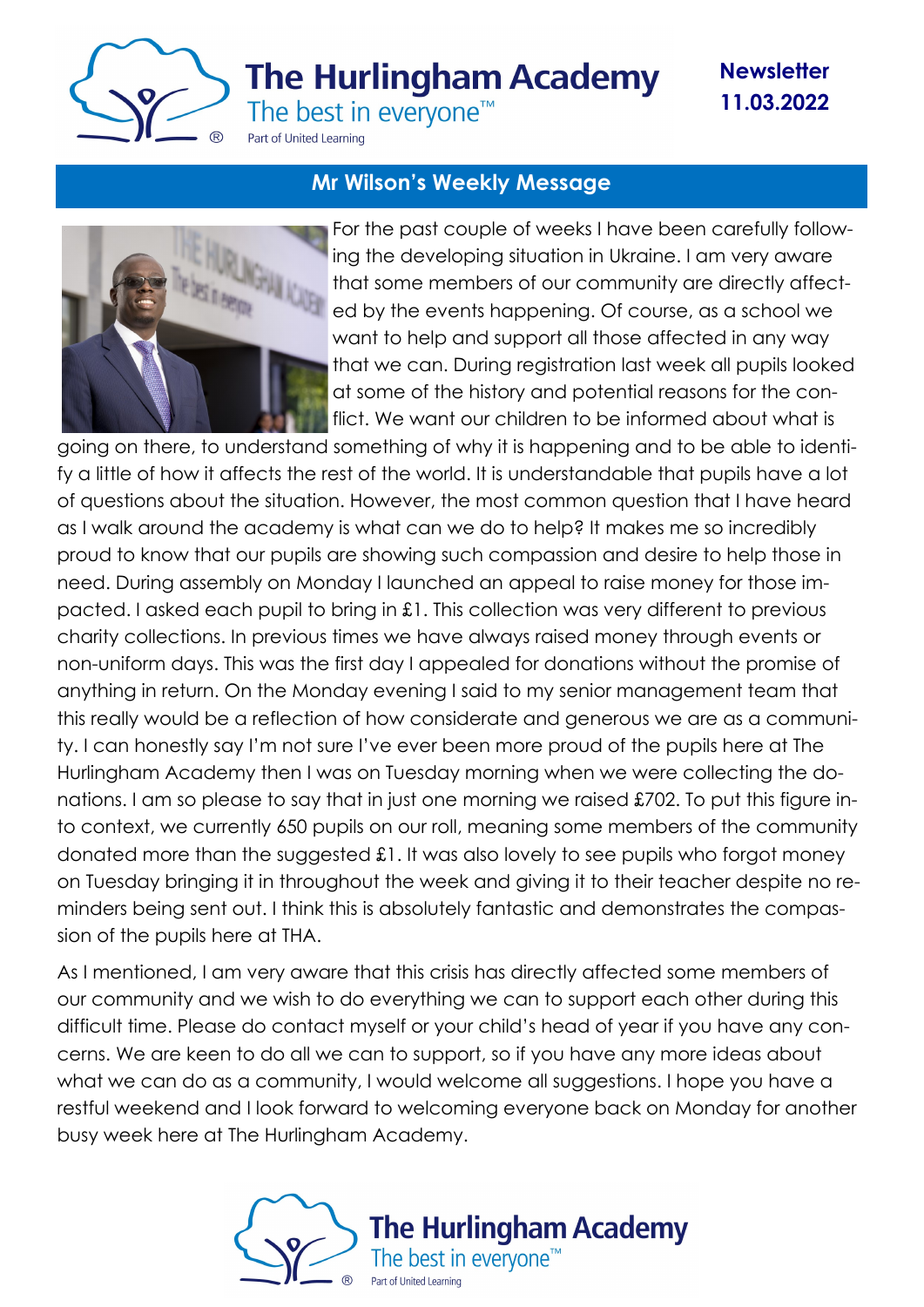

This week's subject in the spotlight is music with Head of Department, Mr Clarke

**Year 7** have been working on their technical skills on their chosen instruments in their Big Band lessons, either trumpet, trombone, clarinet, saxophone, piano, or guitar. They have been working hard to be able to play the notes accurately so that they can progress onto a more challenging piece. 40 of our Big Band students will also be visiting Kensington Town Hall on Wednesday 23rd March to play with other local schools as part of a huge brass and woodwind orchestra, which is very exciting!



**Year 8** have continued their work looking into the development of the blues. This week the classes have been learning to play the 12-bar blues as a whole-class ensemble and will be learning to improvise using the blues scale in the coming weeks.



Half of **Year 9** are composing their own pieces of Electronic Dance Music on GarageBand using the departments new iMac suite. Some very promising composers! The other half of the year group are working as whole-class bands learning the song *Africa* by Toto in preparation for a performance assessment. After the Easter break, the two halves will swap projects.

**Year 10** have been working on mini composition sketches on blues and dance music and have been preparing for their solo performances next week.

**Year 11** have been working extremely hard to get their coursework completed. Their final submission is after the Easter break, so we're working to get their performances and compositions completed by then.

**We also have planned a trip to the Royal Albert Hall to see the Classical Spectacular on Friday 18th March, where we will take the highest attainers from each tutor group as a reward for their hard work!**

For further curriculum information, please go to www.thehurlinghamacademy.org.uk/ curriculum/curriculum-maps

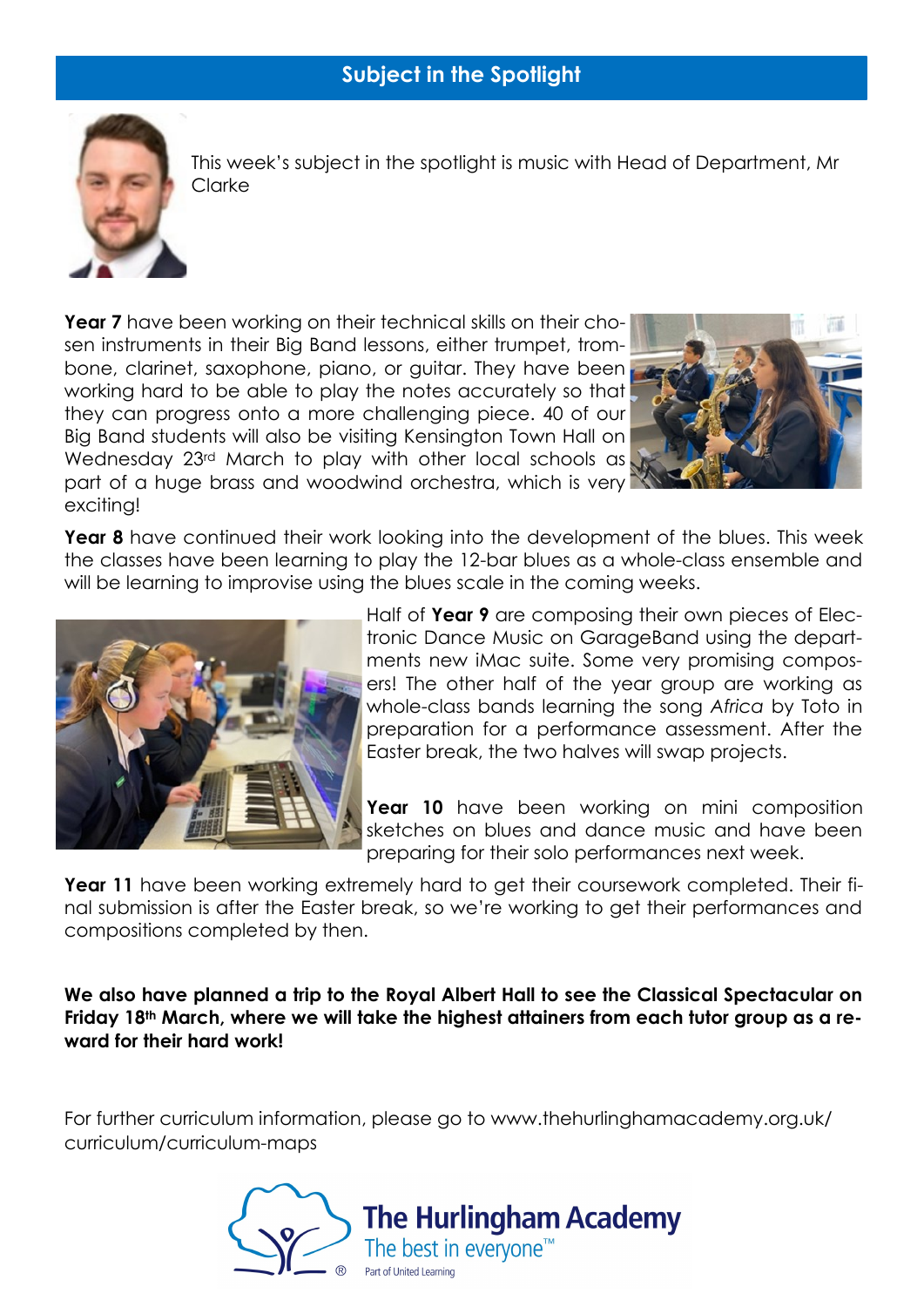# **Y9/10 GIRLS CONSTRUCTION TRIP – BERKELEY GROUP**

On Tuesday 8<sup>th</sup> March we were invited to a fantastic breakfast and careers event which was hosted by Berkeley Group, a large construction firm who have developed many sites across the borough. This was a specific event to educate girls about the various roles available to them within construction, such as finance, marketing, engineering, as well as construction and



site management. They were offered free breakfast and had a range of speakers from different departments come



and speak to them about their roles and experiences. What a fantastic event to take Y9/10 girls on, and on International Women's Day. They will also be following up this event with a trip to their construction site in Fulham on April 1st and again in May for more pupils.

### **House Update**



Busy week after World Book Day last week which saw the return of our weekly competition – a streetsurfing time trial. This has always been a popular activity in PE lessons, and so we extended this to the House system on Wednesday. Pupils had to complete one lap of the sports hall in the fastest time possible. This was won by Constantine in Y9 who a regular attendee at streetsurfing club on Wednesday's after school. Well done Constantine and all those who participated!

We then had our regular House rowing event on Tuesday and this

was won by Aequitas who had a very enthusiasm and active House captain in Abdullah K Y10 who was actively vigorously looking for as many Aequitas participants as possible. He, and Miss Hargreaves, Dr Payne, and many other Aequitas members fought very well and won by rowing a

mighty 4763m in 20 minutes during lunch time.



Countdown was then as popular as ever on Thursday lunchtime. This was won by jointly by Unitas and Veritas, who both did very well in the majority of the rounds for Countdown.

A big thank you this week needs to go to the Heads of House – Miss Hargreaves, Miss Hayward, Miss Banert-Lucas, and Miss O'Reilly. Every week they give up at least two lunch times to motivate and encourage pupils to participate. We have a great set of leaders in the House system! See below an update for this term and an overall table for the year so far!

| 1 <sup>st</sup> | <b>Veritas</b>  | 2950 |
|-----------------|-----------------|------|
| 2 <sup>nd</sup> | <b>Aequitas</b> | 2675 |
| 3 <sup>rd</sup> | <b>Caritas</b>  | 2510 |
| <b>2rd</b>      | <b>Unitas</b>   | 2450 |

### **Term 2 Overall**

| 1 <sup>st</sup> | <b>Veritas</b>  | 7260 |
|-----------------|-----------------|------|
| 2 <sup>nd</sup> | <b>Unitas</b>   | 7220 |
| <b>ard</b>      | <b>Aequitas</b> | 6780 |
| ղ <sup>th</sup> | <b>Caritas</b>  | 6565 |

**The Hurlingham Academy** The best in everyone<sup> $^m$ </sup>

Part of United Learning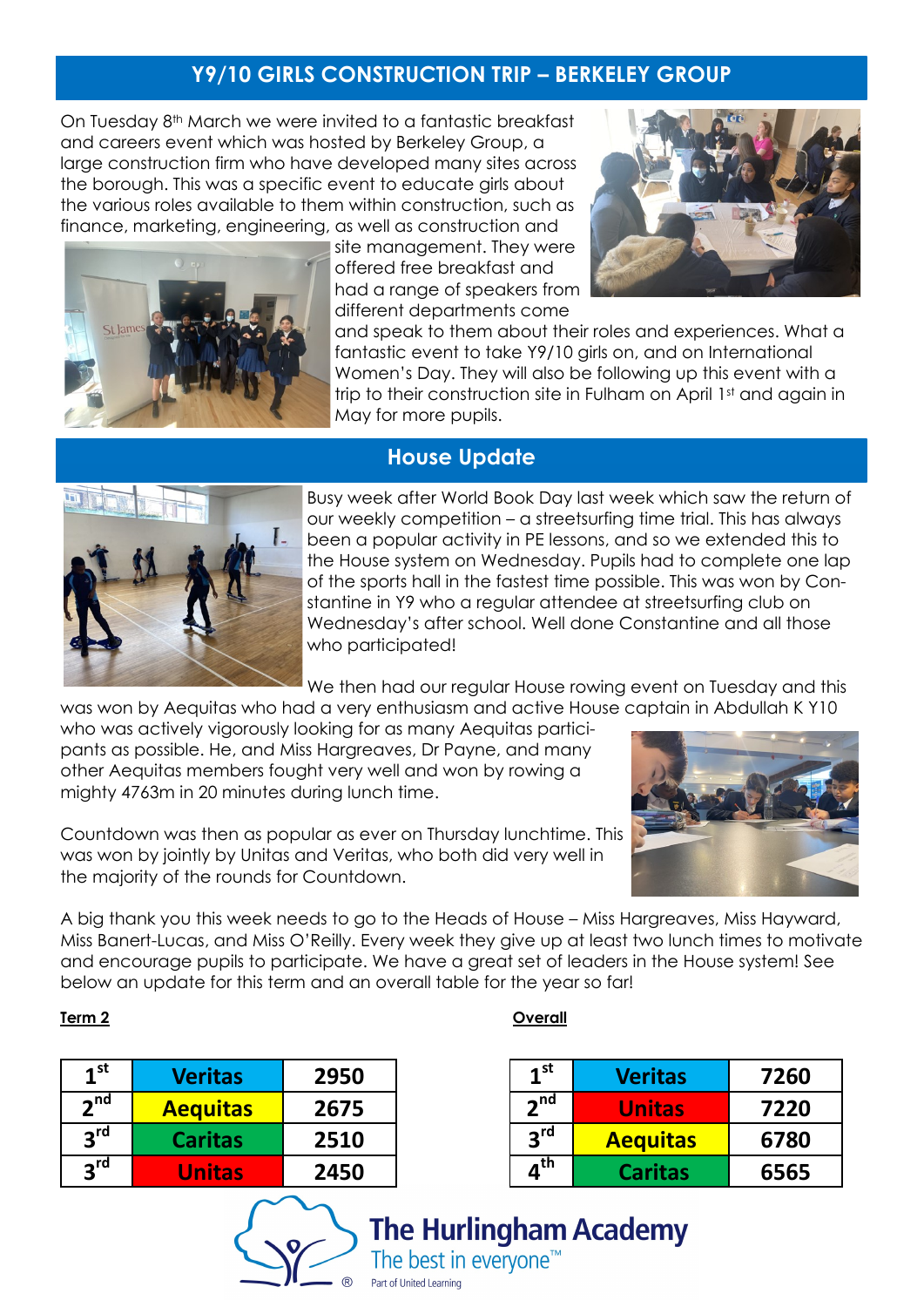# **Mr Wilson's Commendations**

Congratulations this week go to the following pupils, who made it to the top of our maths, science and English leader boards:

Top of the leader board for Hegarty Maths this week are:

- Year 7: Raami
- Year 8: Lamarrio
- Year 9: Tamila
- Year 10: Daniele
- Year 11: Chrisa







Top of the leader board for Educake Science this week are:

- Year 7: Yara
- Year 8: Efrata
- Year 9: Charlie
- Year 10: Daniel
- Year 11: Tyler









Top of the leader board for Bedrock English this week are:

- Year 7: Theo
- Year 8: Leah
- Year 9: Ebuchim